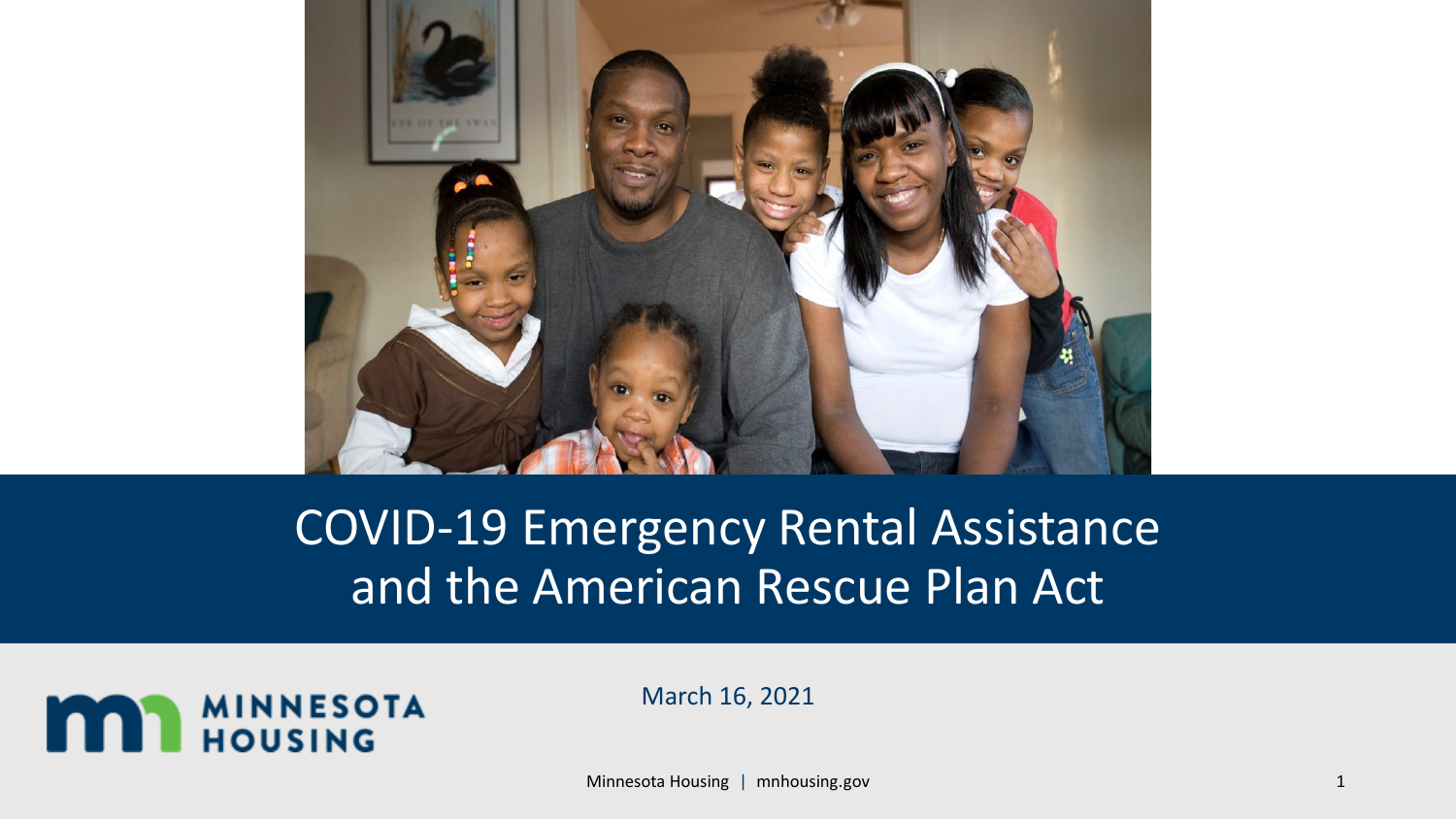#### COVID-19 Emergency Rental Assistance Program Overview

- The COVID-19 Emergency Rental Assistance Program will provide assistance to benefit **renter households** that have experienced or are at risk of financial hardship due to the COVID-19 pandemic.
- The program is **not yet open** for applications but will be in the coming weeks.
- It will be funded through federal appropriations subject to program requirements set by the U.S. Department of Treasury.
	- Revised Guidance was published the last week of February
- Minnesota has received approximately \$375 million for the program.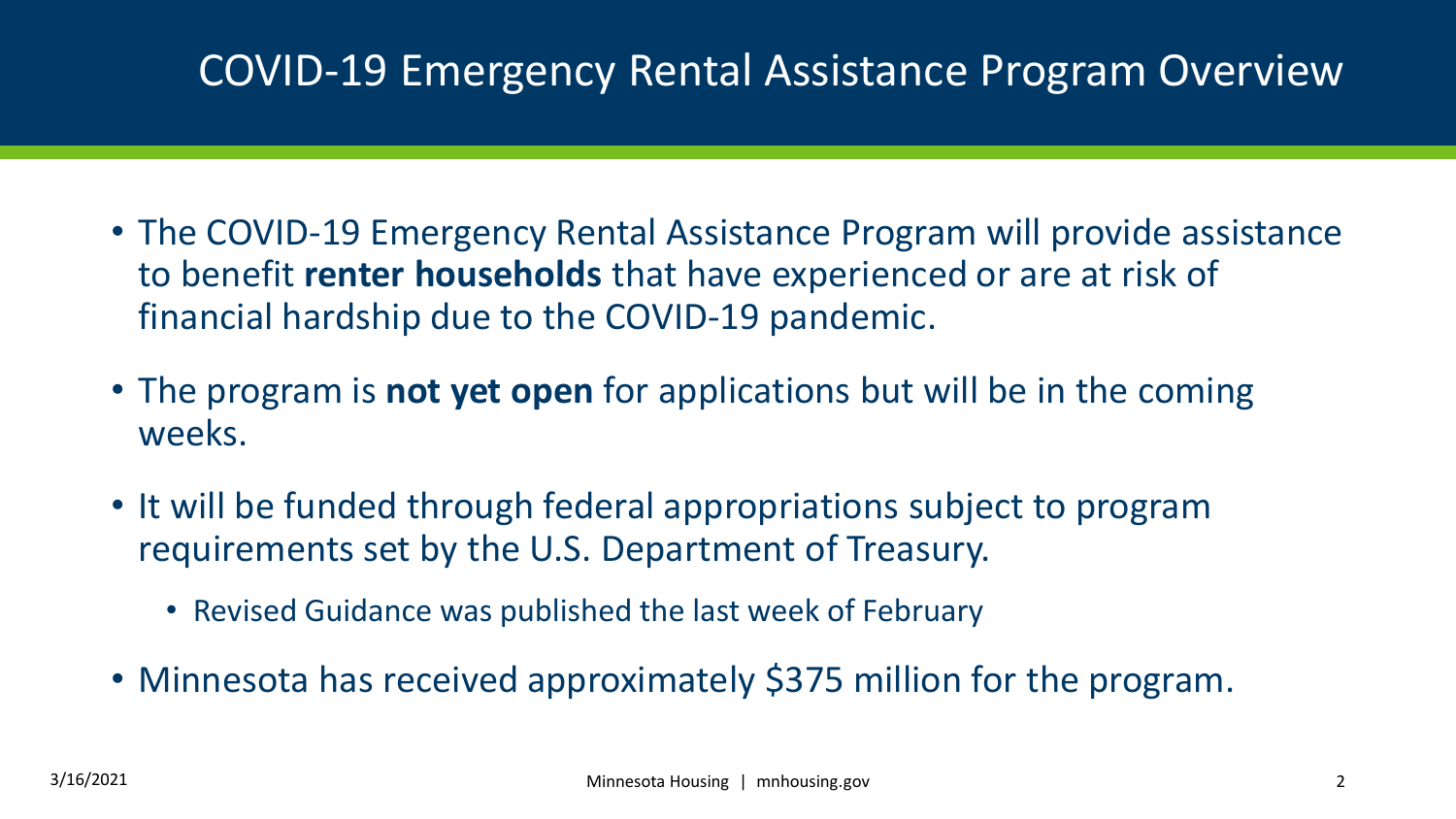#### COVID-19 Emergency Rental Assistance Program Overview

- Minnesota Housing directly received about \$290 million and will serve the entire state.
- About \$85 million was provided directly to seven cities and counties in the metro area to administer.
	- Collaboration efforts with local units of government
- Tribal Nations received additional direct allocations.
- Funding is available until September 30, 2022 (extended in American Rescue Plan Act).

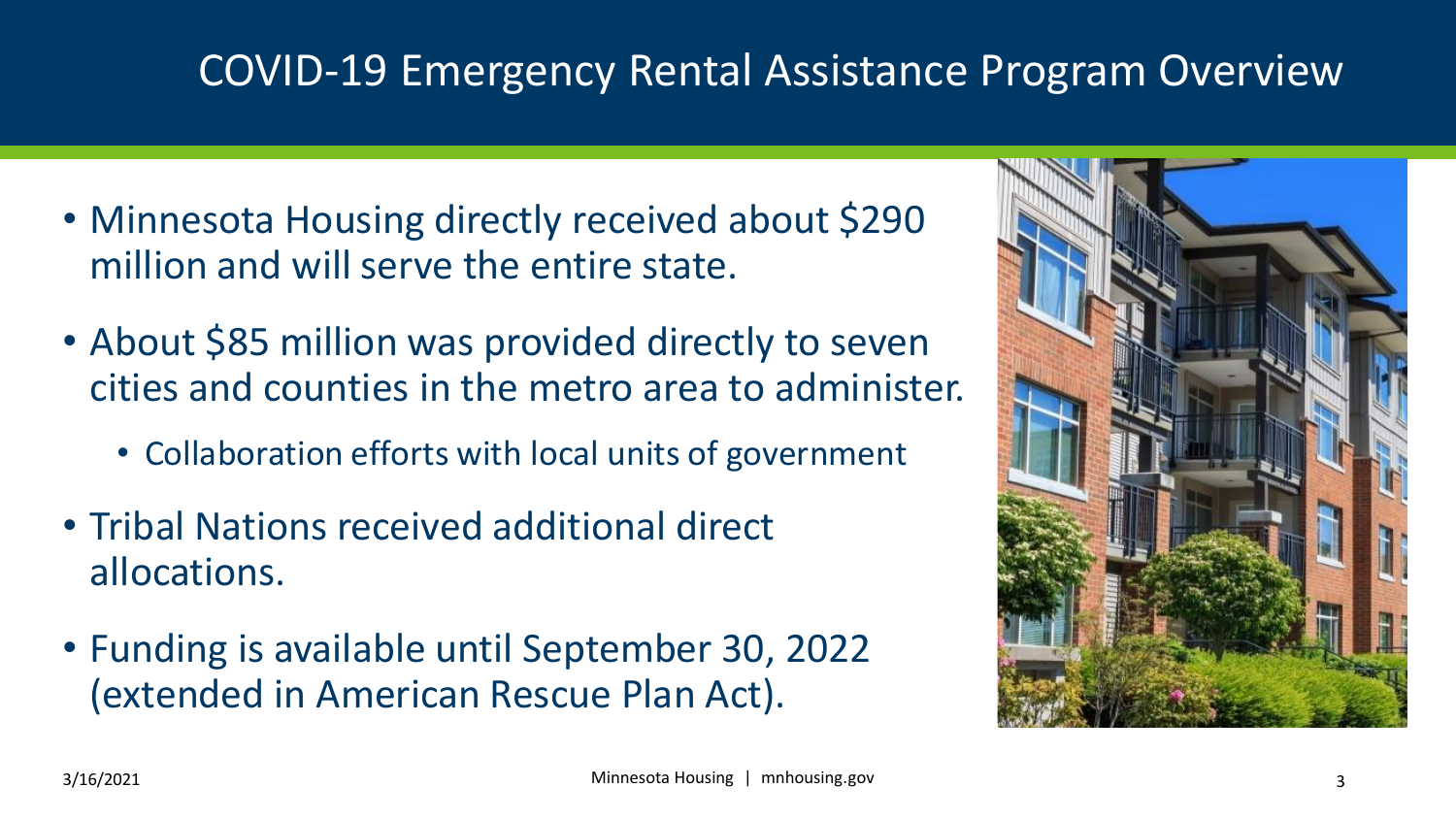### Eligible Applicants for COVID-19 Emergency Rental Assistance Program

#### **Renter Households:**

- Be a Minnesota resident and a renter (homeowners not eligible)
- Have a household income at or below 80% of Area Median Income
- Have experienced financial hardship through the coronavirus outbreak
- Demonstrate a risk of experiencing homelessness or housing instability
- Households in the following categories are prioritized:
	- At or below 50% Area Median Income
	- Unemployed for 90 Days

#### **Landlords are eligible to apply with renter's consent and participation.**

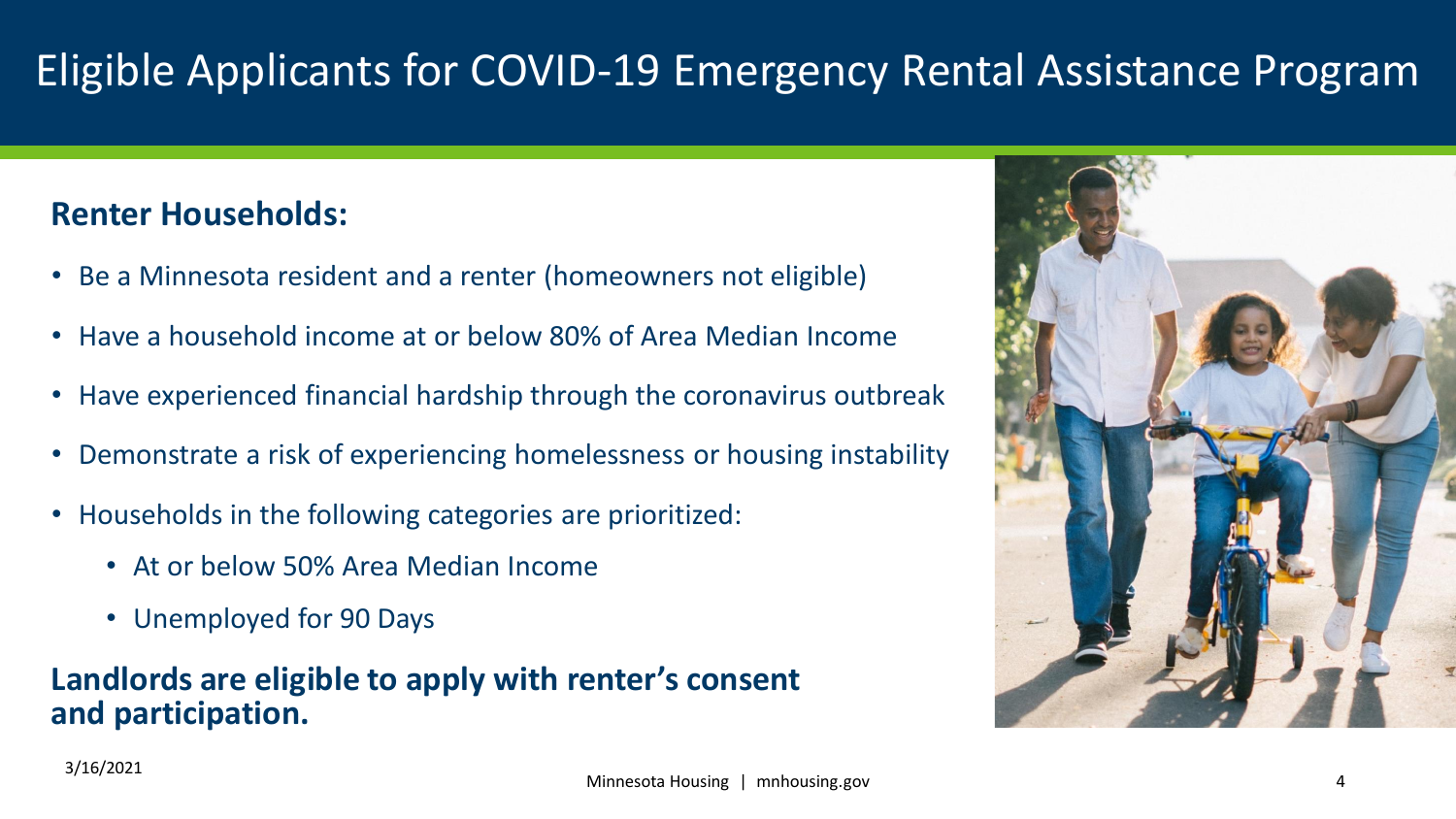# Eligible Expenses

- Households may be eligible for up to 15 months of assistance total
- Past-due rent (back to March of 2020), home energy and utility costs
- Future payments
	- First must resolve arrears
	- Three months at a time
- Rent for manufactured home lots and rented manufactured homes included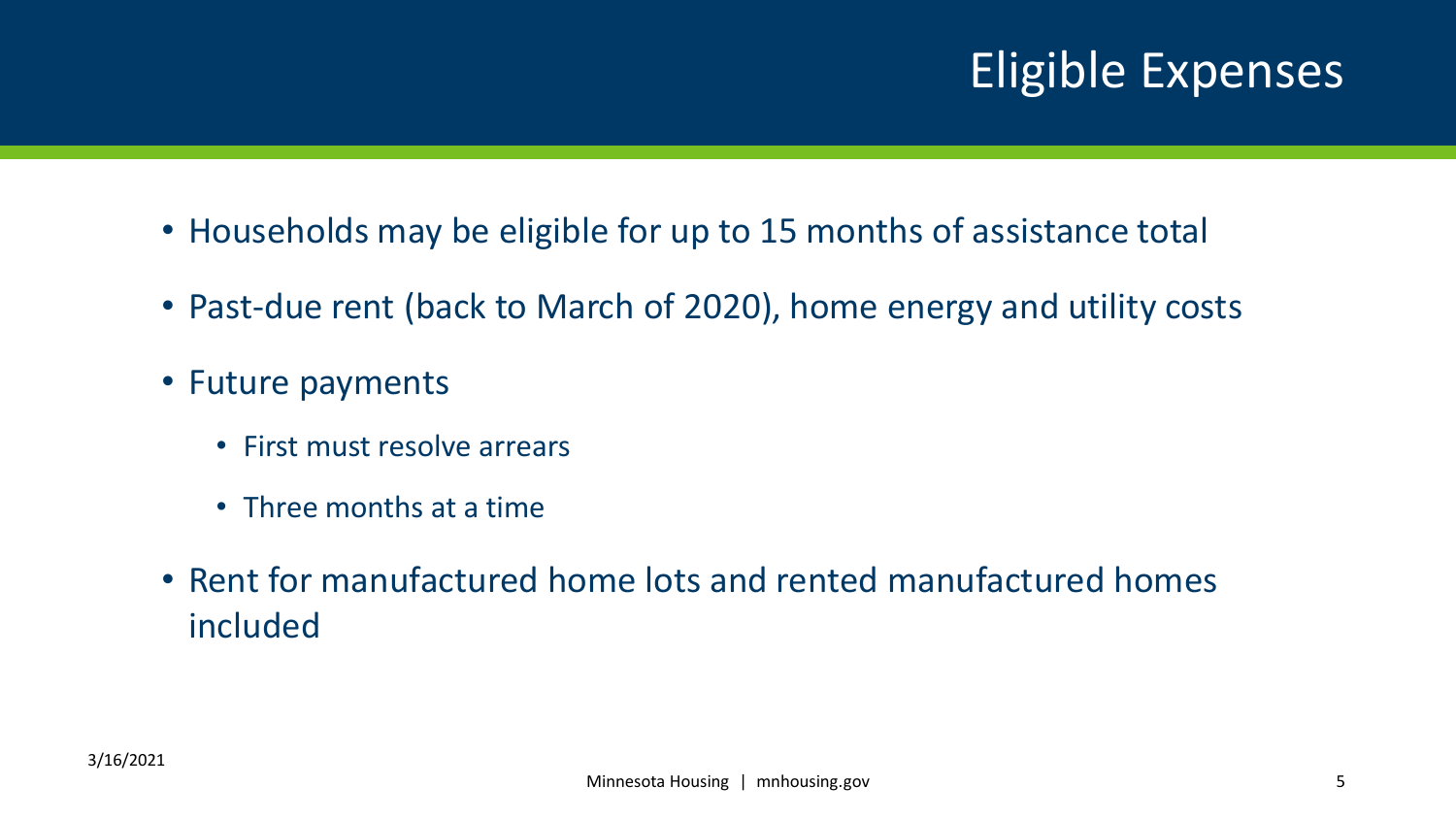### Rental Payments

- Payments for both rental arrears and prospective rental assistance will generally be made directly to landlords.
- If a landlord cannot be reached or refuses to participate, the assistance can be paid to the tenant household.

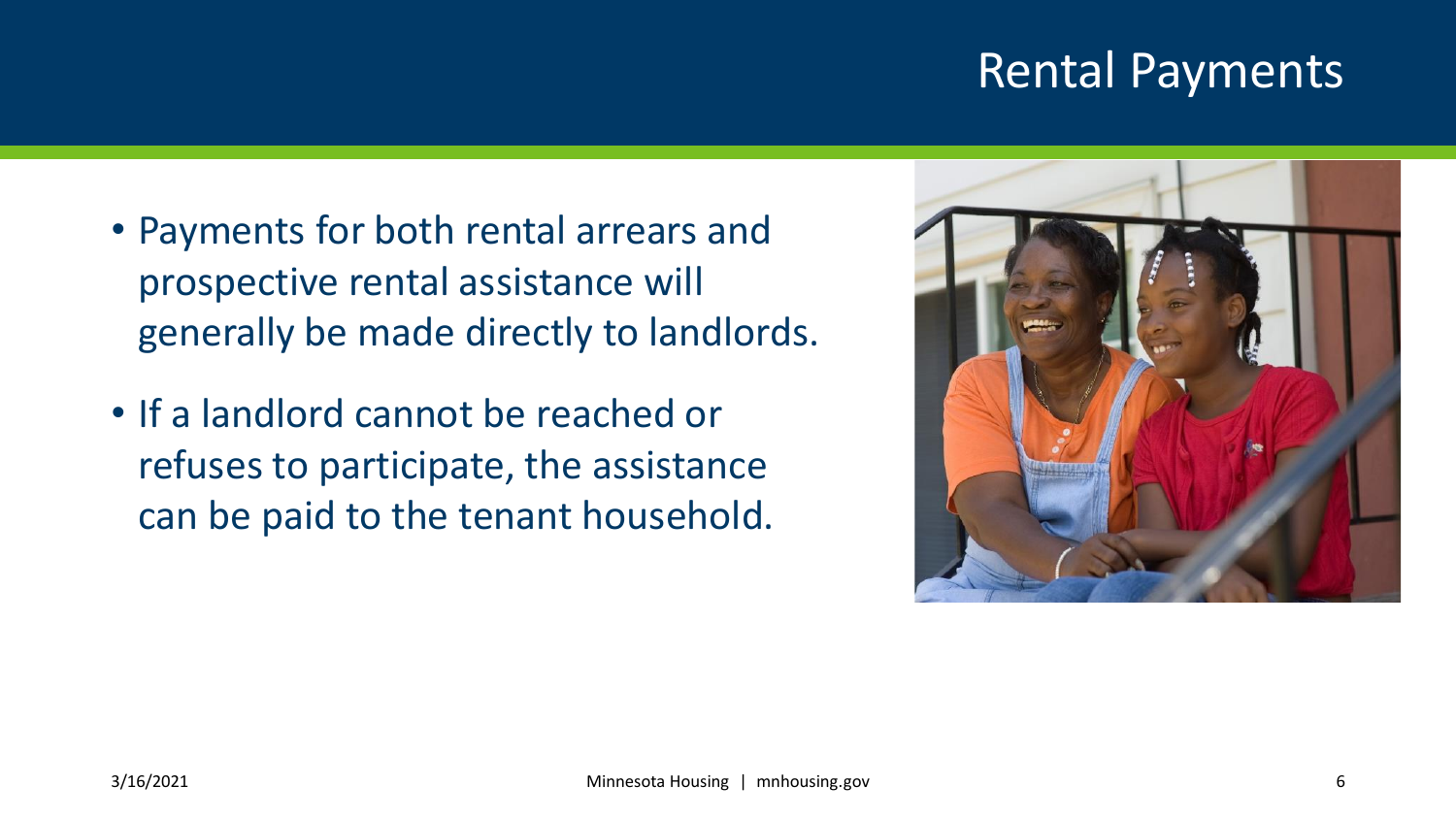## How to Apply for Emergency Rental Assistance

- When the program opens, tenants and landlords will be able to call or text a centralized call center.
- A dedicated team will staff the rent assistance line 8 a.m. to 8 p.m. Monday to Saturday. Web applications will be accessible 24/7.
- There will be an online application platform that both tenants and landlords can use to apply. There will also be a hard copy/paper application.
- Given federal requirements, tenants and landlords will likely need to upload some documentation. Landlord initiated applications will need renters to sign-off on the application.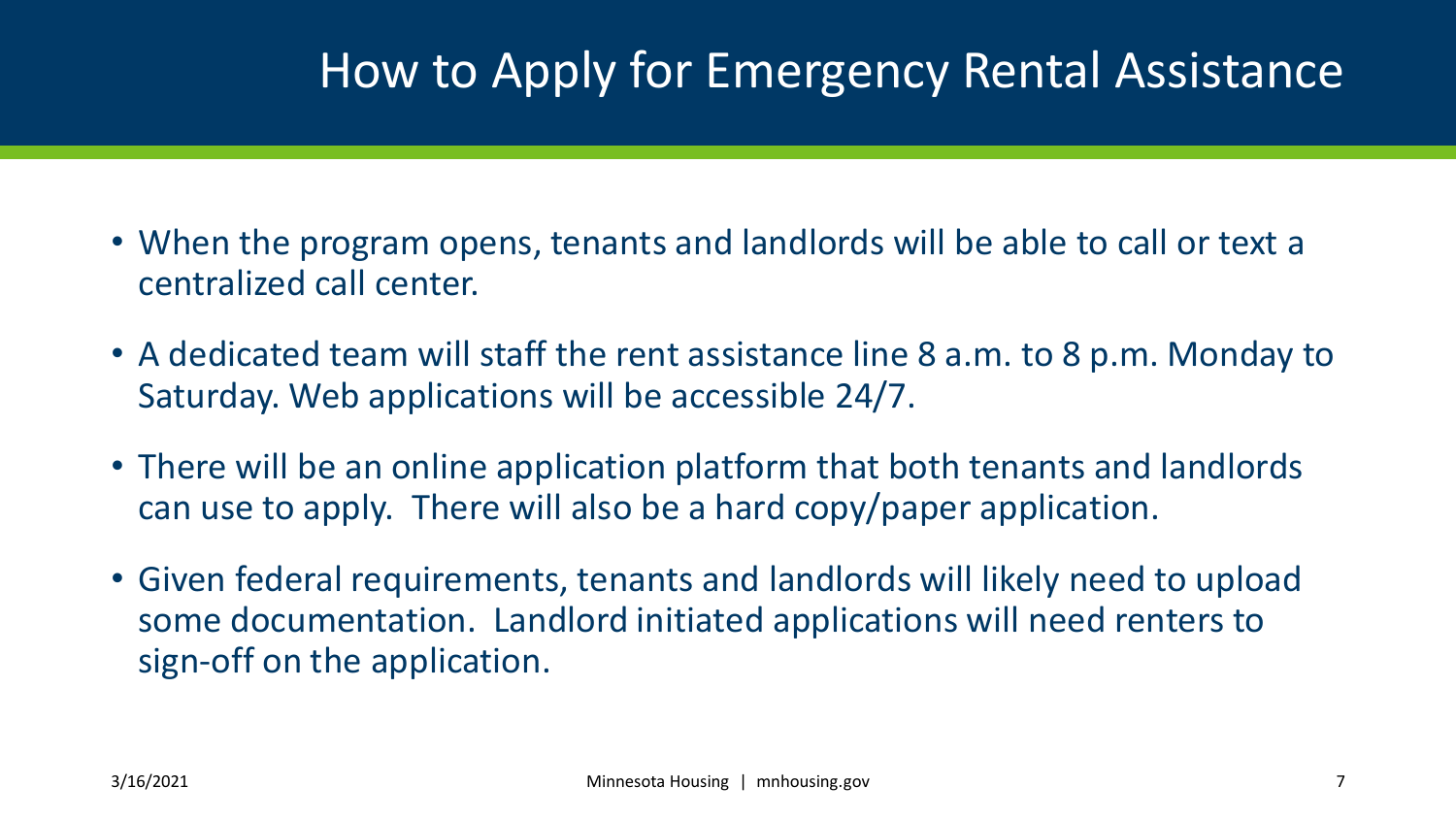# Navigation and Outreach Efforts

- Engaging a Network of Field Partners
	- Field partners are nonprofit and government entities funded to provide navigation and outreach services, trainings and assistance working through the application.
	- A focus on organizations that are able to reach and serve populations over-represented amongst those experiencing housing instability.
	- Provide access and assistance in multiple languages and formats.
- Connections to field partners will be available through the call center or through direct connections.
- A list of field partners will be available on Minnesota Housing's website, www.mnhousing.gov.

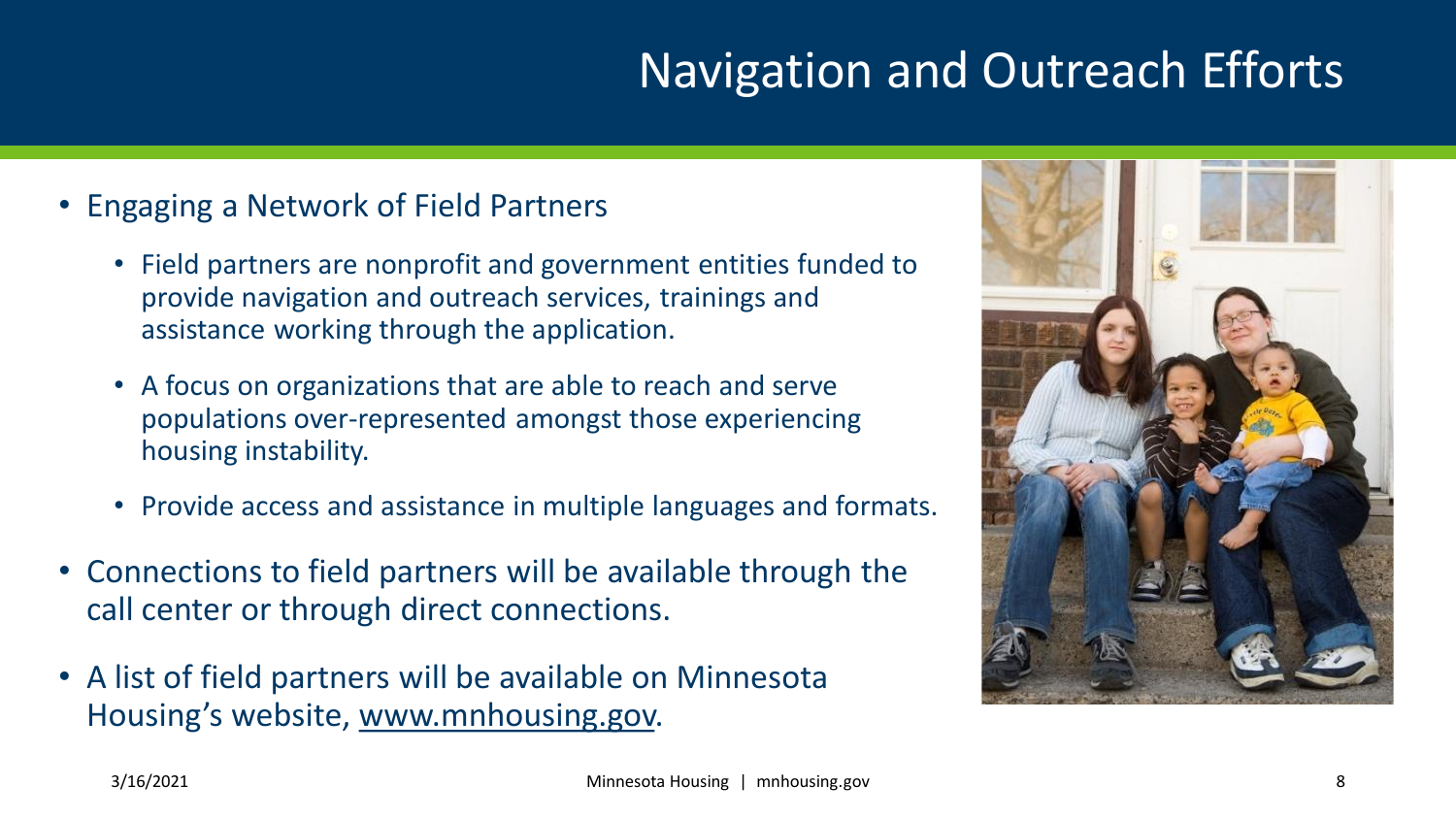

# American Rescue Plan Act - Housing Resources Update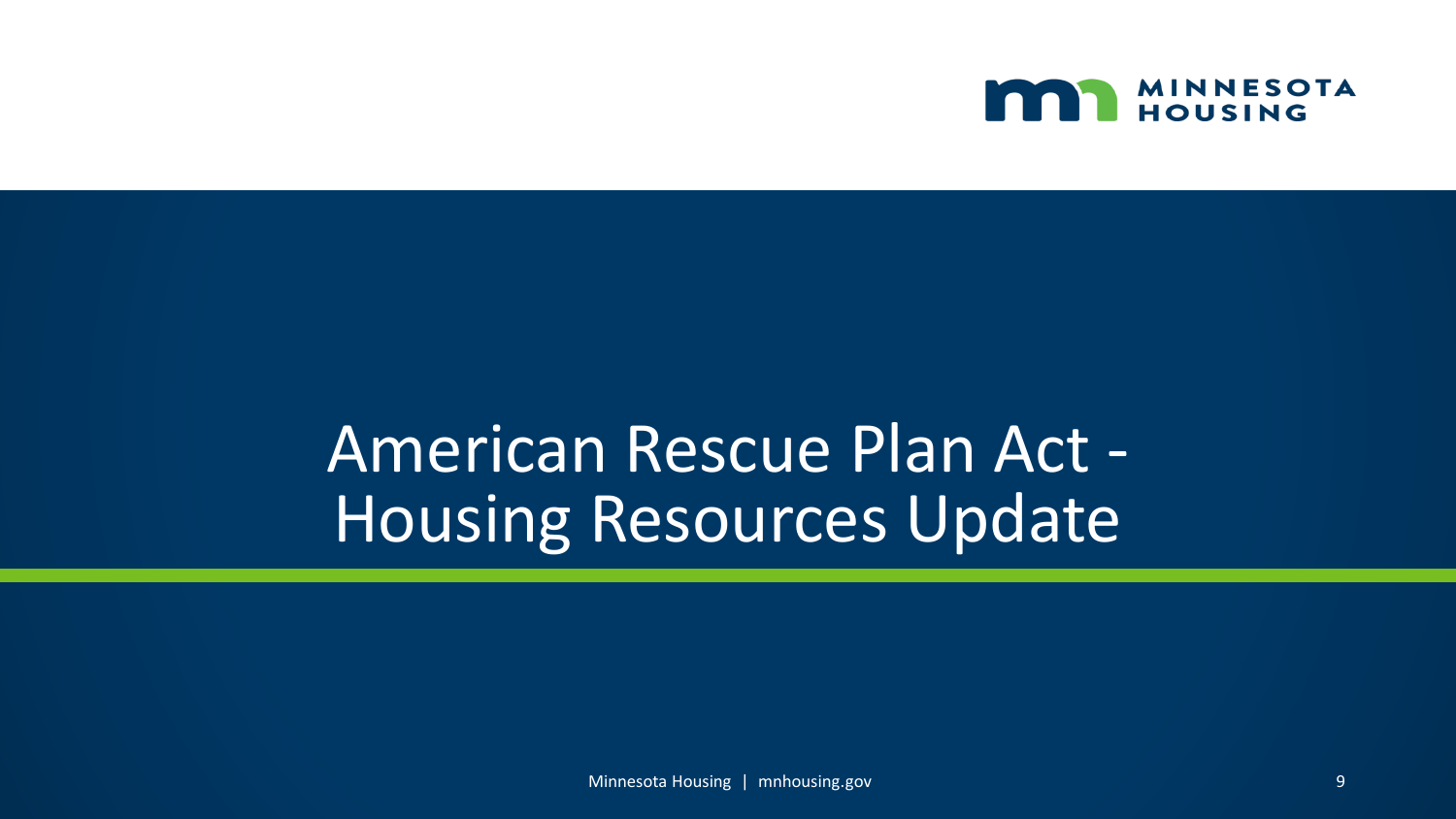## Federal American Rescue Plan Act

- Final passage by Congress on March 10, signed into law by President Biden on March 11.
- Includes federal housing supplements likely to flow through Minnesota Housing including:
	- Emergency Rental Assistance (similar to previous authorization in December 2020)
	- Homeowner Assistance Fund (*new* program)
	- HOME Investment Partnerships Program for Homelessness and Supportive Services (*new* program)
- American Rescue Plan also provides resources for housing counseling and fair housing to Housing and Urban Development.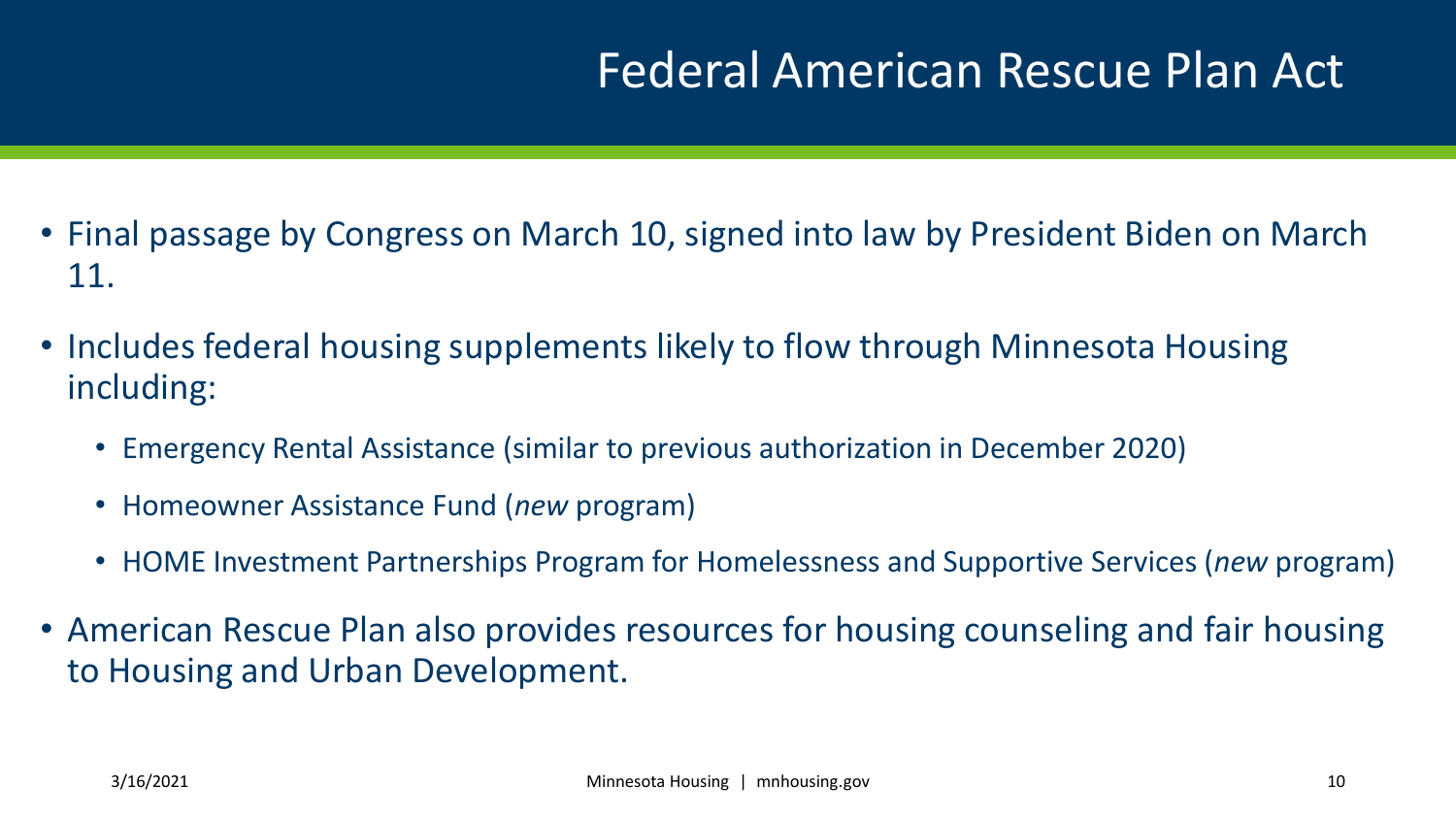#### Federal American Rescue Plan Act – COVID-19 Emergency Rental Assistance

- Additional allocation of emergency rental assistance
- Allocations will be directly available to Minnesota Housing and local jurisdictions
- Key differences from December 2020 authorization
	- Longer expiration date
	- Allows grantees to assist eligible households for up to 18 months (instead of 15 months)
	- Up to 10% can be used for housing stability services (not previously included)
	- Up to 15% can be used for administration (previously 10%)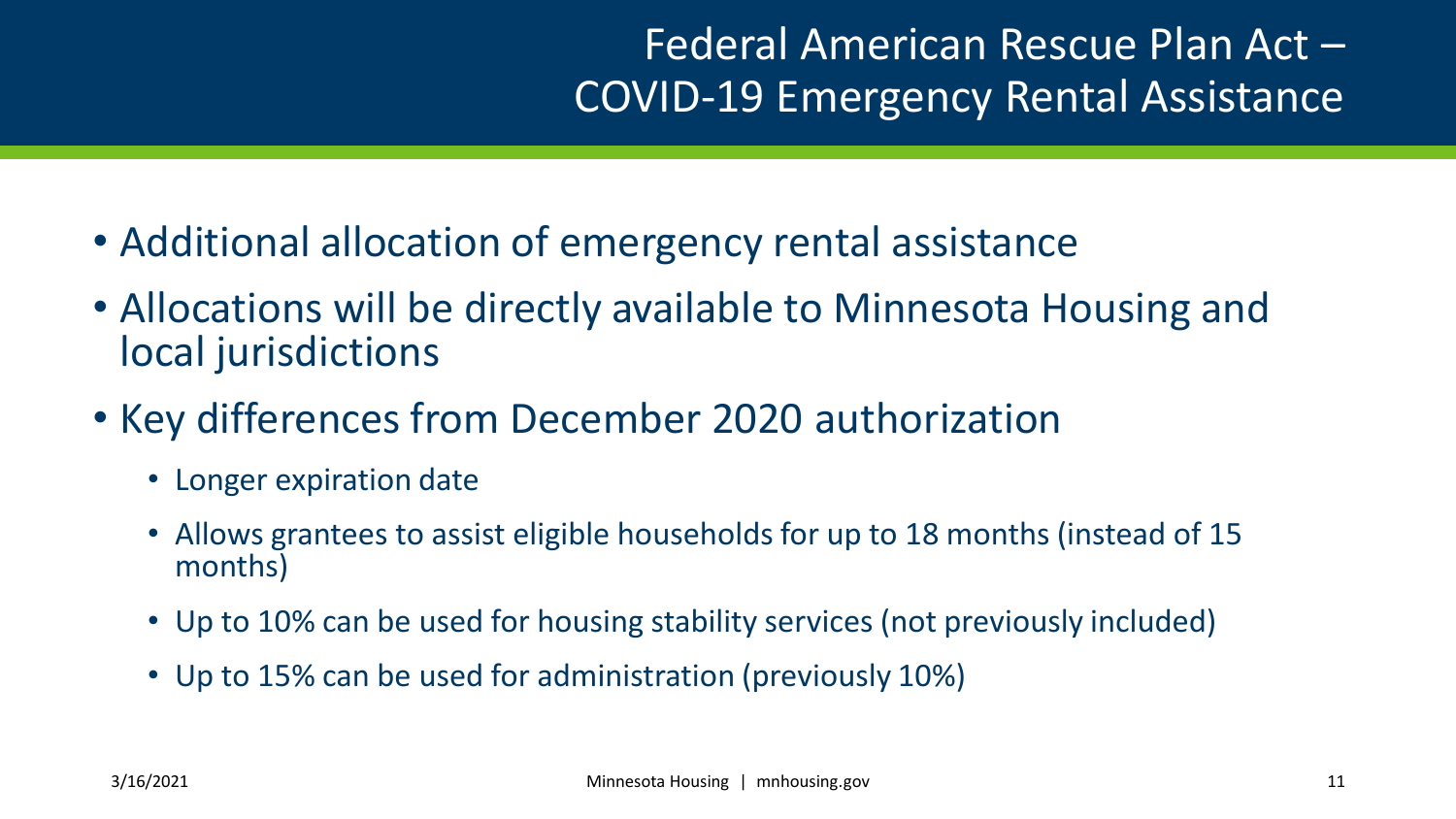#### Federal American Rescue Plan Act – Homeowner Assistance Fund

- **New** program
- Target Population At least 60 percent of funding must be targeted to homeowners having incomes no greater than 100 percent of AMI or 100 percent of the median income for the United States, whichever is greater.
- Eligible Uses Funds may be used for the purpose of preventing homeowner mortgage delinquencies, defaults, foreclosures, loss of utilities or home energy services, and displacements of homeowners experiencing financing hardship after January 21, 2020.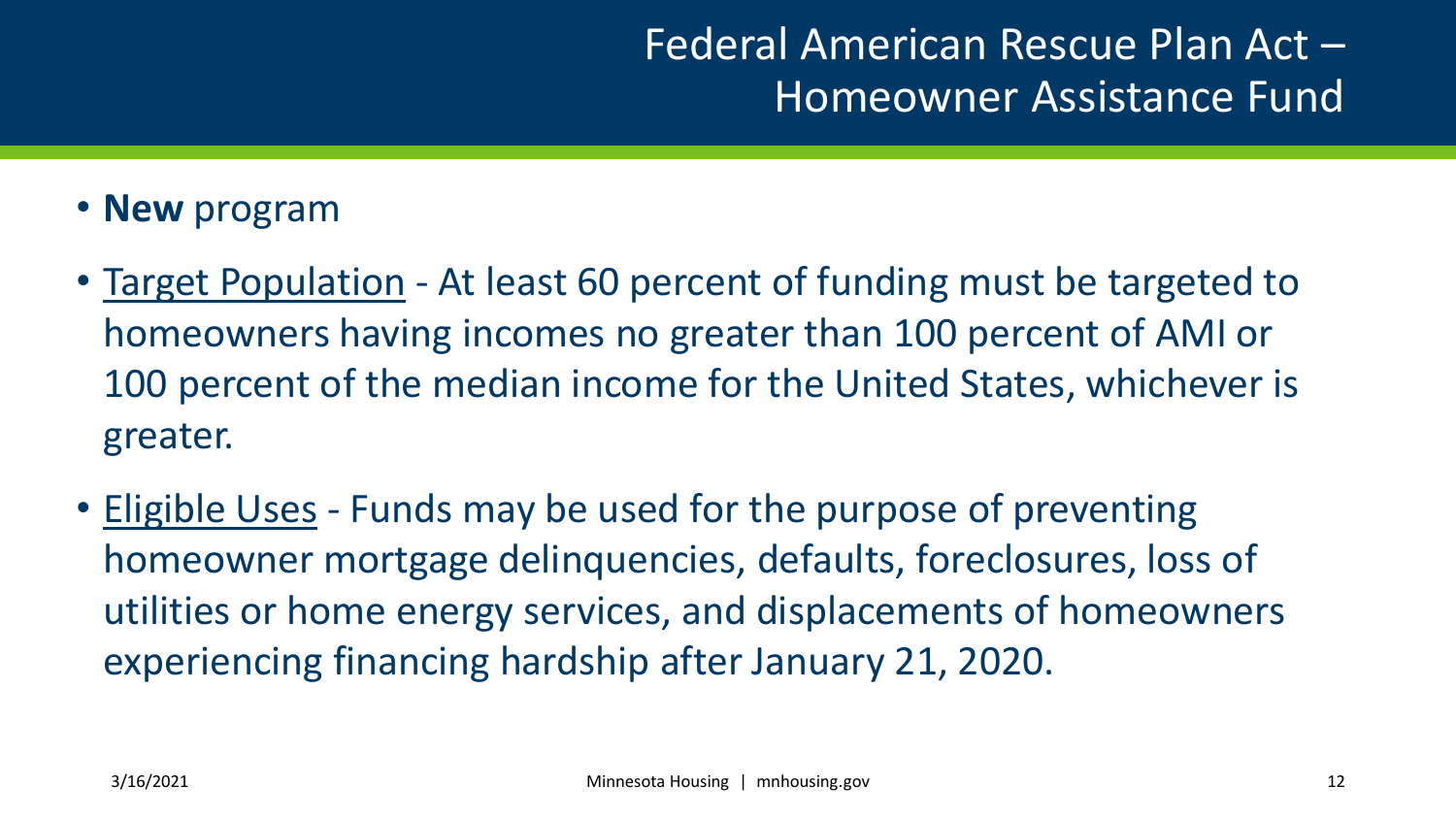# Federal American Rescue Plan – HOME for Homeless Assistance & Supportive Services Program

#### • **New** program

- Target Population **–** Homeless or at risk of homelessness; fleeing or attempting to flee domestic violence, dating violence, sexual assault, stalking, or human trafficking; individuals for whom provision of supportive services would prevent homelessness or who are at the greatest risk of housing instability; or Veterans and their families that meet any of the preceding criteria.
- Eligible uses: acquisition and development of non-congregate shelter units, which may be converted to permanent affordable housing, used as emergency shelter, or remain as non-congregate shelter units, development and support of affordable housing, supportive services and tenant-based rental assistance.